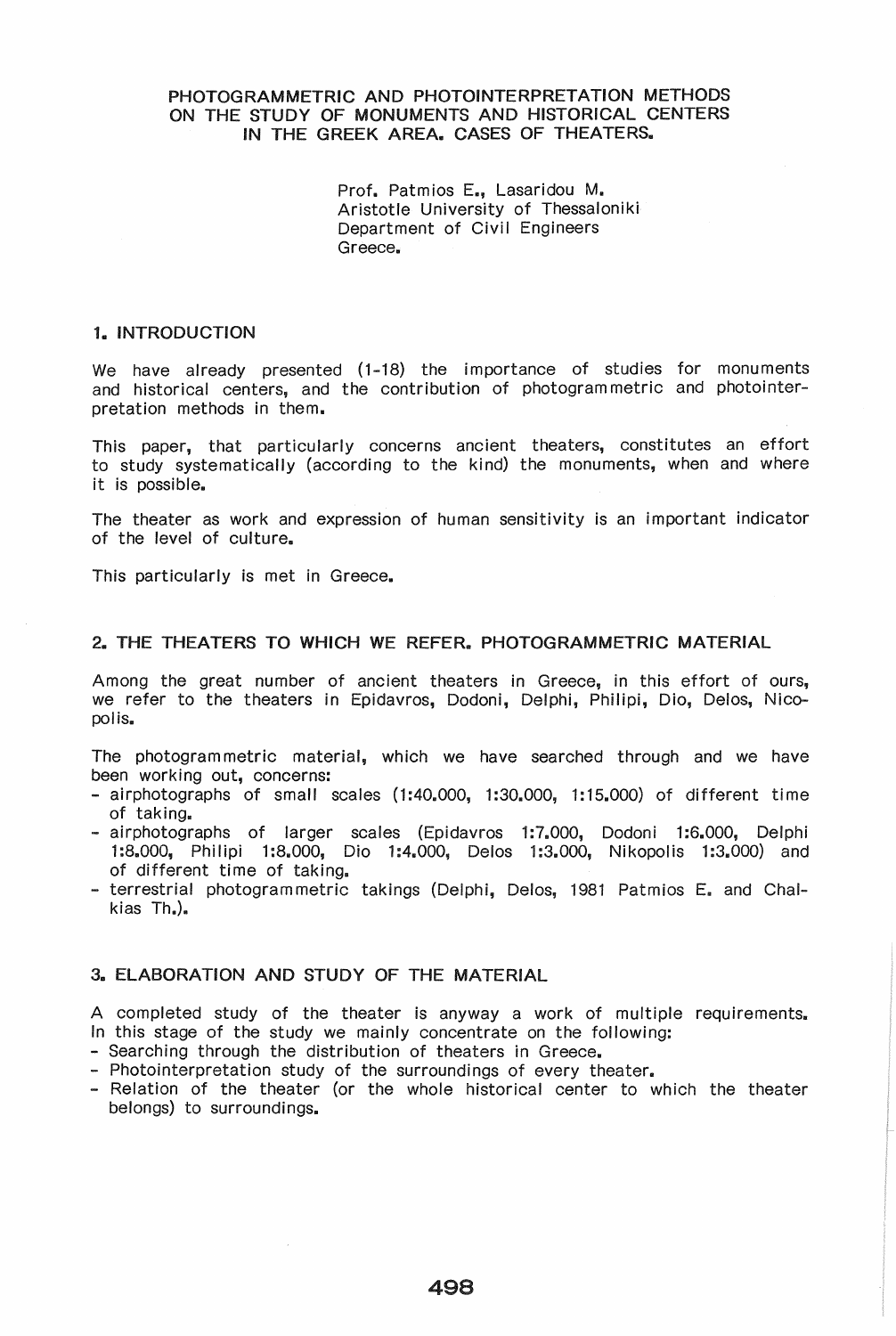- Relation of the theater (if it is not a singular monument) to the historical center ..
- Study of the form-geometry, construction, situation and grade of destruction of the theater, when it is possible.

We face all the above subjects mainly based on the study (stereoscopic) of the up to now collected photogram metric material (airphotographs, terrestrial takings) in combination with field check, on the production and elaboration of suitable enlargements and orthophotographs (which present advantages of photograph and map) and on the combination of the above documents with altitude data from suitable maps.

## 4. REMARKS

For the above subjects we present documents with relative explanations.

These documents and their study are necessary in order to have in detail the photogram metric requirements, according to the case, for specific interferences.

The general aim of the study (which continues) concerns:

- Preparation of photogrammetric photointerpretation files for the totality of the theaters in Greece.
- Formation of an "atlas" which will include not only metric data but also completed information on relation with geomorphological, geotechnical, hydrological considerations, approaches - communications, land uses etc.).

The above are necessary for a more general evaluation, in Greece, of the ancient theaters and the situation in which they are, in order to take decisions for interference, preservation and development and generally for every theoretical and practical relative research.

### REFERENCES

- 1. Patmios E., Preparation of a space use map with orthophoto, Photointerpretation and field check. Aus lena Review 1980.
- 2. Patmios E., Sur la préparation d' un plan à buts multiples. International Society of Photogram metry Com mission IV Vol. XXII-4, pp 586-593, International Symposium New Technology for mapping, 2-6 October 1978, Ottawa - Canada.
- 3. Patmios E., Examples sur la contribution des méthodes Photogram métriques et photo-interprétatives à l' etude des châteaux et Forteresses. Congrès International de I' I.B.I. (lnternationale Burgen Institut). 10-14 Mai 1978, Ouranoupolis - Mont Athos.
- 4. Patmios E., Quelques aspects pour une étude en global de l'Asclepeion sur I' ile Cos. V International Symposium for photogrammetry in Architecture and conservation of monuments, 9-12 October 1978, Sibenik - Yogoslavia.
- 5. Patmios E., Les photos aériennes dans l'étude des sites Archéologiques, contenant de Basiliques. Xe Congrès International d' Archéologie Chrétienne, Thessaloniki, 28 Septembre - 4 October 1980.